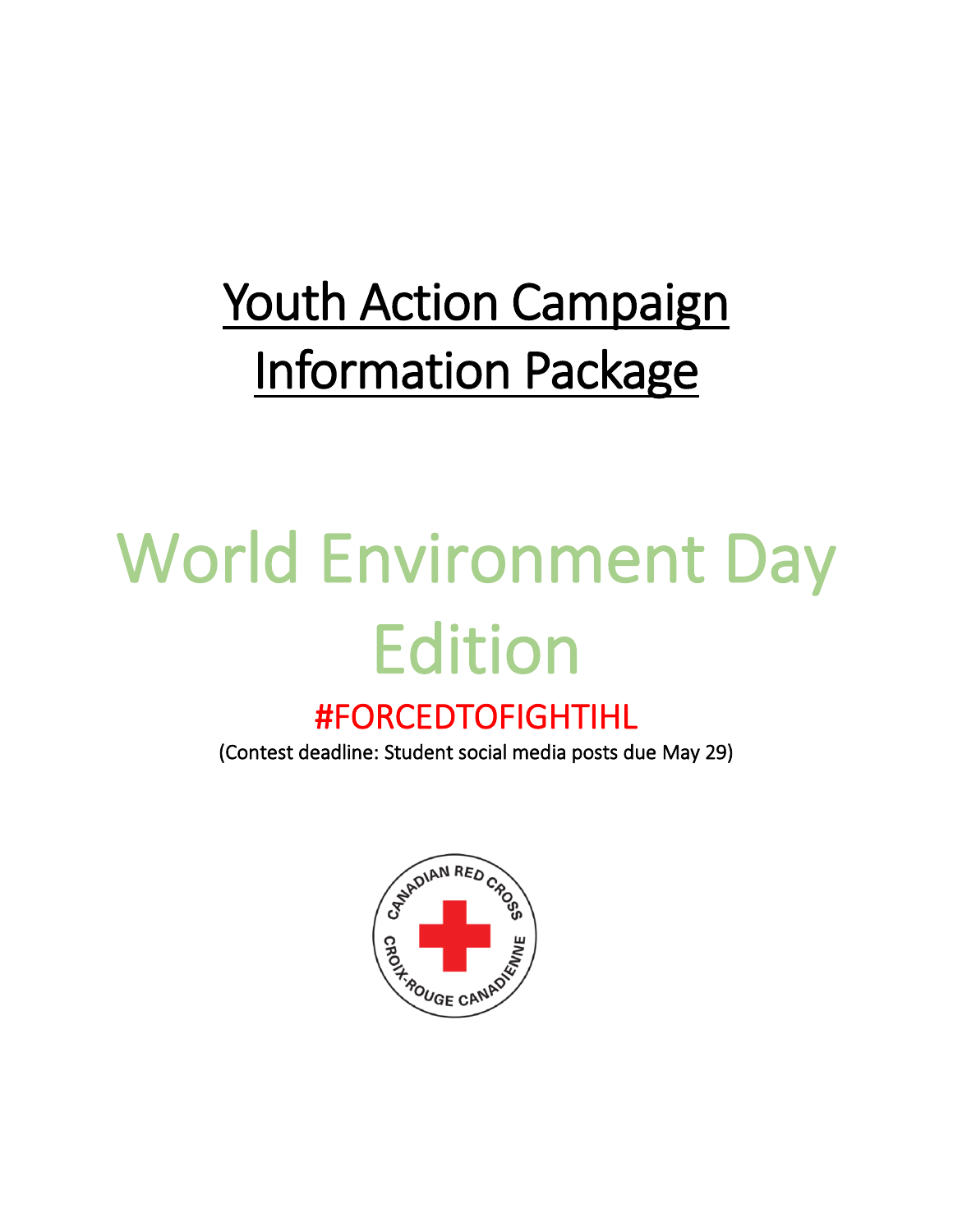## Students taking action on Environmental Protection in armed conflict for World Environment Day #FORCEDTOFIGHTIHL

Thank you for your interest in the **Canadian Red Cross Youth Action Campaign 2022**. With the recent launch of Miguel's story at [https://forcedtofight.ca/,](https://forcedtofight.ca/) we encourage teachers and students to explore his choices. Miguel is forced to fight against the **environmental destruction**  and attacks on his Indigenous village by armed groups in South America. As students learn more about the conflict surrounding his village, the contest portion of the Youth Action Campaign will give them the opportunity to share with other youth in Canada about what they learned and their suggested call to action.

This package has been put together to give you all the information you need for the Youth Action Campaign. It includes instructions, sample entries, and contact information. We look forward to receiving students' creative submissions!

For more information and to register for the campaign [click here.](https://www.redcross.ca/how-we-help/international-humanitarian-law/conferences-trainings-and-events/april-22-2022-youth-action-campaign-yac-2022)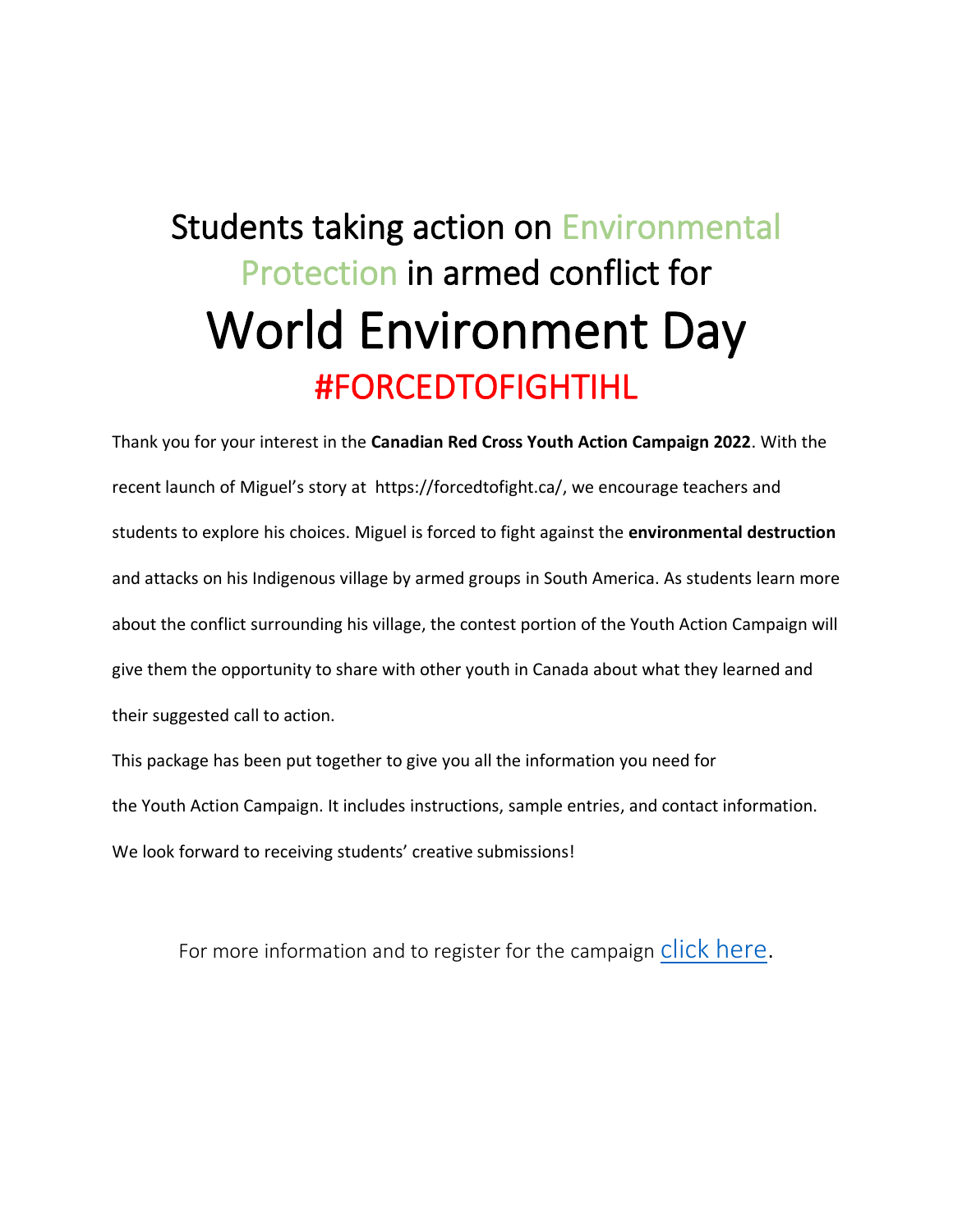

## YOUTH ACTION CAMPAIGN (YAC) 2022

THE YOUTH ACTION CAMPAIGN (YAC) 2022, WILL FOCUS ON THE PROTECTION OF CIVILIANS AND THE ENVIRONMENT IN WAR. THE YAC IS A SOCIAL MEDIA CAMPAIGN AND CONTEST THAT ENCOURAGES STUDENTS TO EXPLORE THE NEWLY RELEASED STORY IN FORCEDTOFIGHT.CA ABOUT MIGUEL AND THE ARMED CONFLICT TAKING PLACE IN HIS INDIGENOUS COMMUNITY IN SOUTH AMERICA.



#### CONTEST RULES FOR STUD

YOUR MISSION IS TO SUGGEST WAYS TO HELP PROTECT CIVILIANS AND THE ENVIRONMENT IN WAR. WITH THE SUPPORT OF YOUR TEACHER, YOU WILL FIRST EXPLORE MIGUEL'S SCENARIO IN FORCETOFIGHT.CA. THEN IN A POST ON A CHOSEN SOCIAL MEDIA PLATFORM (TIKTOK, INSTAGRAM, OR TWITTER), YOU WILL SHARE YOUR REACTION OR SOMETHING YOU LEARNED, ALONG WITH A PROPOSED SOLUTION TO PREVENT ENVIRONMENTAL DESTRUCTION IN SITUATIONS OF WAR AND HELP ENSURE COMPLIANCE WITH IHL. WE WILL BE EVALUATING EVERY ENTRY BASED ON THEIR CREATIVITY, ANALYSIS AND UNDERSTANDING OF THE FORCED TO FIGHT SCENARIO.

TO PARTICIPATE CLICK HERE

| <b>FOR TEACHERS:</b><br>TO INDICATE YOUR INTEREST IN PARTICIPATING WITH<br>YOUR CLASS IN THE YOUTH ACTION CAMPAIGN (AND TO<br>ATTEND THE APRIL 22ND WEBINAR) CLICK HERE. THE<br>CONTEST ENDS ON MAY 29, 2022, AND THE WINNERS<br>WILL BE REVEALED AT THE ONLINE EVENT ON JUNE 3.<br>2022 AT 1:00PM EST | <b>PRIVATE ENTRIES: SUBMIT YOUR POSTER OR VIDEO ENTRY</b><br>TO HUMANITARIANEDUCATION@REDCROSS.CA SUBJECT<br>LINE: #FORCEDTOFIGHTIHL<br><b>PUBLIC ENTRIES: SHARE YOUR POSTER OR VIDEO ENTRY</b><br>ON TIKTOK, INSTAGRAM OR TWITTER WITH THE HASHTAG:<br><b>#FORCEDTOFIGHTIHL</b> |
|--------------------------------------------------------------------------------------------------------------------------------------------------------------------------------------------------------------------------------------------------------------------------------------------------------|----------------------------------------------------------------------------------------------------------------------------------------------------------------------------------------------------------------------------------------------------------------------------------|
|--------------------------------------------------------------------------------------------------------------------------------------------------------------------------------------------------------------------------------------------------------------------------------------------------------|----------------------------------------------------------------------------------------------------------------------------------------------------------------------------------------------------------------------------------------------------------------------------------|

### **JUNE 3, 2022** 1:00PM - 1:45PM EST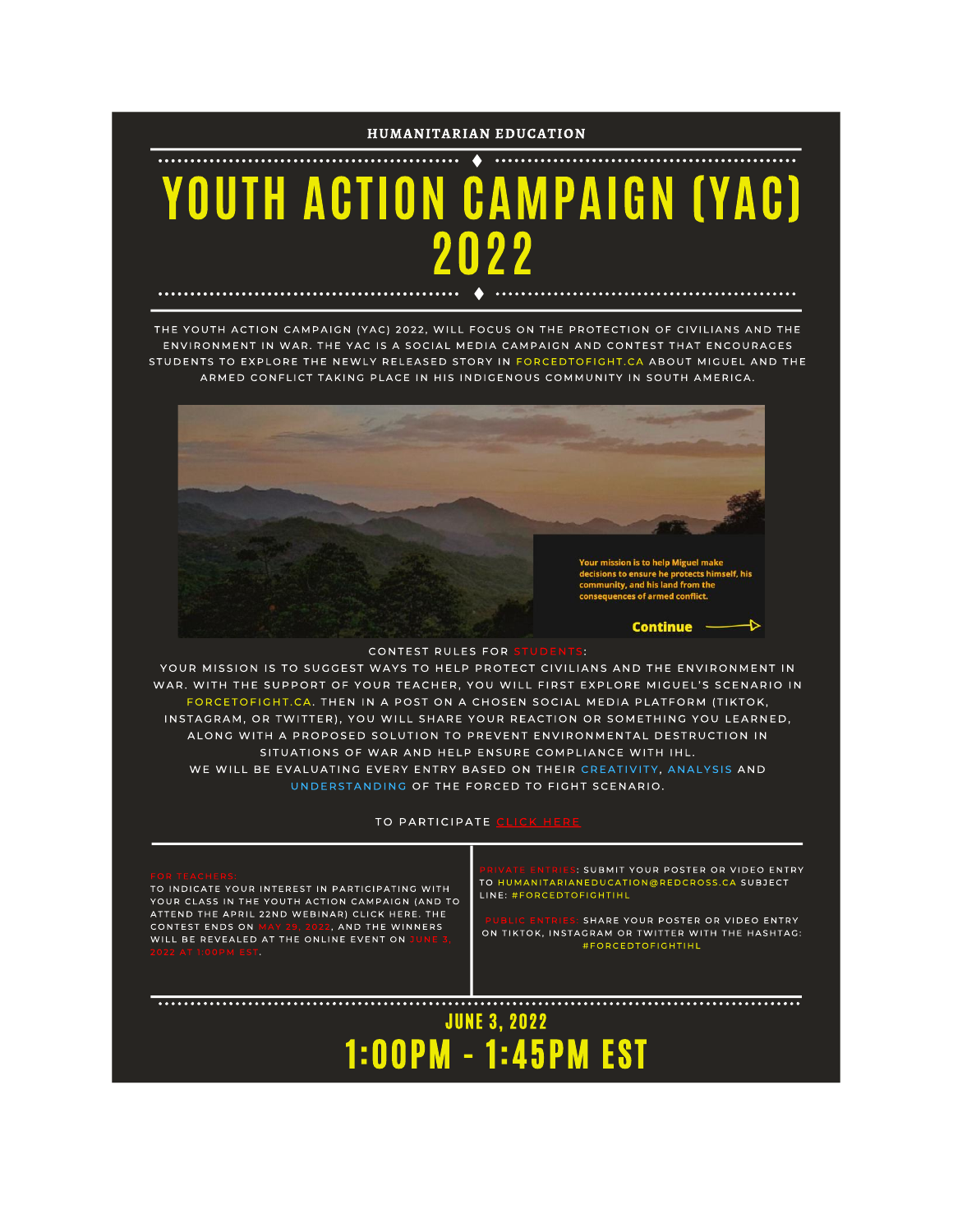#### **Examples of submissions:**

Below are some posts that have been submitted along with the questions that inspired these posts Be creative with your responses to the questions below in the posts that you share over social media using the hashtag #ForcedtoFighIHL and over email to

#### [humanitarianeducation@redcross.ca.](mailto:humanitarianeducation@redcross.ca)

**1)** Describe your reaction to Miguel's story in Forced to Fight? What did you learn?

**2)** What should be done to protect civilians and/or the environment in situations of armed conflict? What could be done by either: **i)** the countries and armed groups involved in conflict OR **ii)** the United Nations or international courts, OR **iii)** the Canadian Government OR iv) students like you?





The government and the armed groups need to start respecting the international laws put in place to protect the environment and the civilians.



**The Canadian** government should send peace keepers to help reduce the **fighting that causes** the deforestation which is linked to climate change.